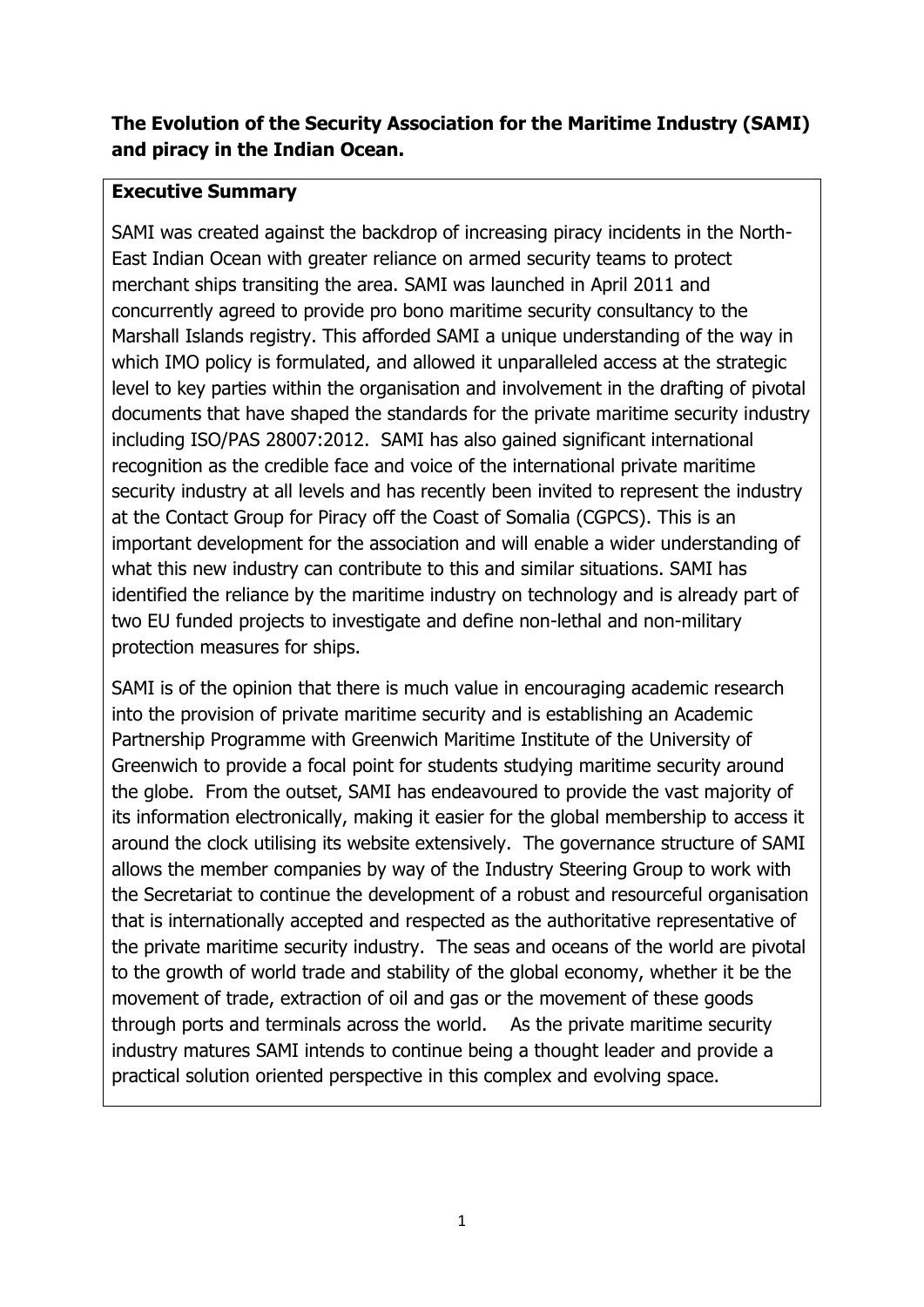# **Introduction**

As a member of the Contact Group for Piracy off the Coast of Somalia (CGPCS), the Security Association for the Maritime Industry (SAMI) has been an integral part of the development of the collective fight against piracy in the North West Indian Ocean region. SAMI was a late joiner of the CGPCS, largely due to the timing of its establishment and initial reticence by some CGPCS members to acknowledge the contribution that SAMI could make to the reduction in piracy. The growing acceptance of SAMI and its involvement in bringing together key elements of the maritime security industry resulted in the organisation being asked to provide a paper on its evolution, in the context of recent private maritime security successes. This paper is part of the Lessons Learned Project (LLP).

SAMI was created following the emergence of piracy in the Gulf of Aden, which was becoming a significant problem and a threat to ships transiting the critical sea lines of communication through the Indian Ocean. This period was also at the beginning of the second growth phase for the private maritime security industry<sup>1</sup>.

# **Background**

After the war in Iraq in 2003, a significant change in attitudes was seen towards the use of private security and private military companies to fulfil roles and functions previously filled by sovereign state forces. Consequently, there was a significant expansion of the private security industry, initially in Iraq and later in Afghanistan.

It was therefore not surprising that in 2008 as piracy off Somalia was beginning to grab the headlines of the mainstream press because more ships were being hijacked and ransoms were climbing that private security providers saw an opportunity.

There was a clear demand from the shipping industry for some form of protection for the ships and a number of entrepreneurs, many of whom were ex-military, saw an opportunity for putting teams of "consultants" on board vulnerable ships transiting the dangerous waters of the Gulf of Aden to advise and support the Master and crew. At first these teams were unarmed and assisted the crew to "harden" the ship with razor wire around the gunwales, construct obstacles on deck and fortify the bridge and living quarters of the ship against pirate attack. As experienced combat veterans, the team would also provide Masters with advice when the pirates were firing weapons at the ships giving him the confidence to not stop his ship and to manoeuvre the vessel, making it much more difficult for the pirates to board.

**<sup>.</sup>**  $1$  The first phase of real growth for the private maritime security industry was as a result of the demand for training in the International Ships and Port Security (ISPS) code which was introduced in 2004.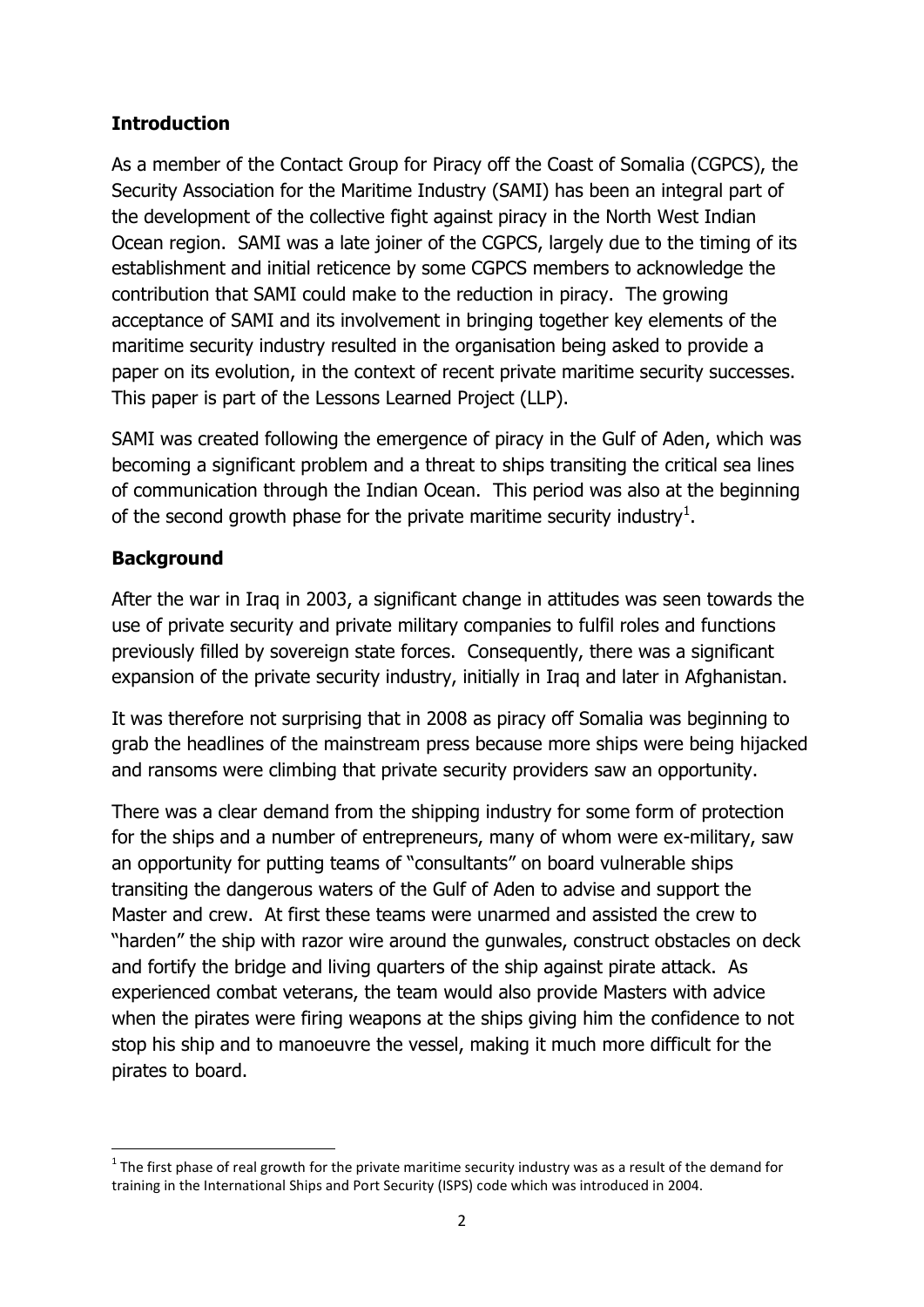However, as the pirates became more aggressive, using a combination of shoulder fired weapons (AK 47 & RPG 7)<sup>2</sup>, it was inevitable that the security teams would need to be armed with equivalent firepower to be a credible and effective deterrent. This was further reinforced when an unarmed security team embarked on MV BISCAGLIA failed to prevent pirates hijacking the vessel in the Gulf of Aden on 28<sup>th</sup> November 2008<sup>3</sup>. This incident also triggered a concern that the quality of the Private Maritime Security Companies (PMSC) and thereby the teams protecting the ships was completely unknown. As the number of piracy incidents increased, the demand for the protection for ships grew, and new PMSCs were being established every week<sup>4</sup>. However, there was no way to measure the competency of a PMSC or its operatives; there were no standards or legislation to regulate them and the variance of quality amongst them was vast.

The original SAMI concept was to formulate a list of reputable PMSCs that would be available to the clients (shipowners, flag States and marine insurers) so that they could make an informed choice about which PMSC to choose. Then the PMSCs that were on the list would form a guild and collectively push standards up, thereby separating the good companies from the bad by defining quality, reliability and credibility.

The development of the concept was first discussed with shipping associations and marine insurers at the beginning of 2009 and developed further throughout that year. There was initial reticence by the shipowners to accept any form of codification of armed security guards, as they believed that the navies of the world should protect their ships. However, since the collapse of the Soviet Union and in the absence of significant maritime threats, the western navies had shrunk and it was impossible to provide the number of ships required to patrol and dominate such a vast area of the Indian Ocean. But it took some time for this to be accepted by the shipping industry.

There was also significant concern voiced by many in the shipping industry that if private armed security was embarked on commercial ships, there would be a repeat of the "Blackwater"<sup>5</sup> incident in Iraq<sup>6</sup> and that the Master and shipping company that contracted these guards could be liable.

 2 AK47 is the Russian designed Kalashnikov assault rifle that fires a 7.62 high velocity round with a range of more than 1,000m. The AK47 is the most prolific weapon in the world. The RPG 7 (Rocket Propelled Grenade) is a man portable, shoulder launched anti-tank weapon designed to pierce armour plating with a range of 900m but at sea from a small skiff this is reduced significantly to around 400m. The RPG 7 is more of a terror weapon as it is extremely unlikely to destroy a ship.

<sup>&</sup>lt;sup>3</sup> BBC News website<http://news.bbc.co.uk/1/hi/uk/7754433.stm>

 $<sup>4</sup>$  At its peak in 2011 SAMI was getting 11 new PMSCs joining per month.</sup>

<sup>&</sup>lt;sup>5</sup> A personal security detail from the private security company Blackwater, a US registered company shot and killed 17 Iraqi civilians in Nisour Square, Baghdad on 16<sup>th</sup> September 2007.

<sup>&</sup>lt;sup>6</sup> BBC News website <u>http://news.bbc.co.uk/1/hi/7033332.stm</u>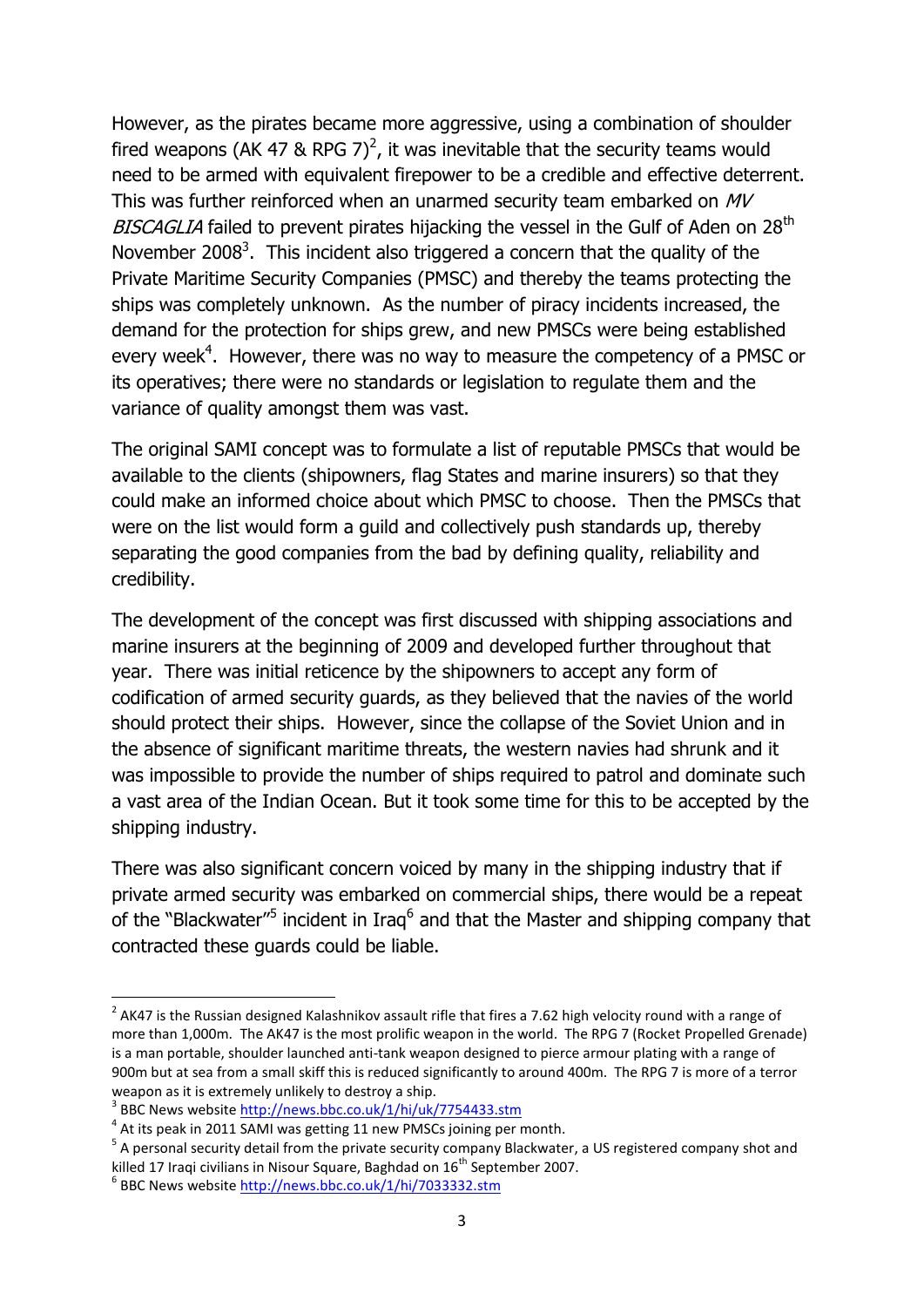Throughout 2009, the SAMI concept was further refined and discussed at many levels, while the world's navies and the shipping industry were exploring alternative solutions to armed guards on their ships. In order to take the SAMI concept to the next level of development SAMI recognised that both international and shipping industry support was needed. SAMI approached the international shipping associations to explain the concept and actively engage with them about the organisations evolution.

In August 2009 the International Maritime Organisation (IMO) $<sup>7</sup>$  announced</sup> (SN.1/Circ.281) the establishment of the Internationally Recognised Transit Corridor (IRTC) through the Gulf of Aden, along which convoys of merchant ships would be escorted by coalition naval forces. In September 2009 the IMO published MSC Circ 1335, Best Management Practices (BMP). The BMP, as they quickly became known, were a range of protective measures formulated by the international shipping associations that could be taken by the ship owner, master and crew to deter pirates from boarding their ships. The measures were effective if followed in full, but there were a significant number of ships that did not follow the BMP properly, or in some cases at all, and the number of successful piracy attacks continued to climb.

The establishment of the IRTC resulted in the pirates becoming far more adventurous and pushing out much further into the north-west Indian Ocean region, including the southern part of the Red Sea and up to the Straits of Hormuz; the High Risk Area (HRA) became more relevant as the area affected by piracy. As a consequence of this, the demands from the shipping industry for armed protection grew, and slowly but surely, more and more PMSCs were deploying armed guards throughout the region but the level of piracy attacks and successful hijacks continued to increase.

In the autumn of 2010 Peter Cook and his SAMI co-founder Steven Jones<sup>8</sup> set up several meetings with prominent PMSCs of the time and the Marshall Islands Registry to explain the SAMI concept and received broad agreement but with some scepticism as some of the PMSCs saw it as a potential restriction on their ability to conduct operations. The general acceptance of the plan spurred the small SAMI secretariat to continue with the development of the Association.

To demonstrate its commitment to the highest standards SAMI became a signatory of the International Code of Conduct for Private Security Service Providers (ICoC). Despite there not being a maritime specific element in the ICoC, the drafters of the code indicated to SAMI that they wished to formulate a maritime relevant annex,

**.** 

<sup>8</sup> Biographies for Peter Cook and Steven Jones are at <http://www.seasecurity.org/about-sami/secretariat/>

 $^7$  The IMO is the specialist agency of the United Nations with responsibility for the safety and security of shipping and prevention of marine pollution by ships.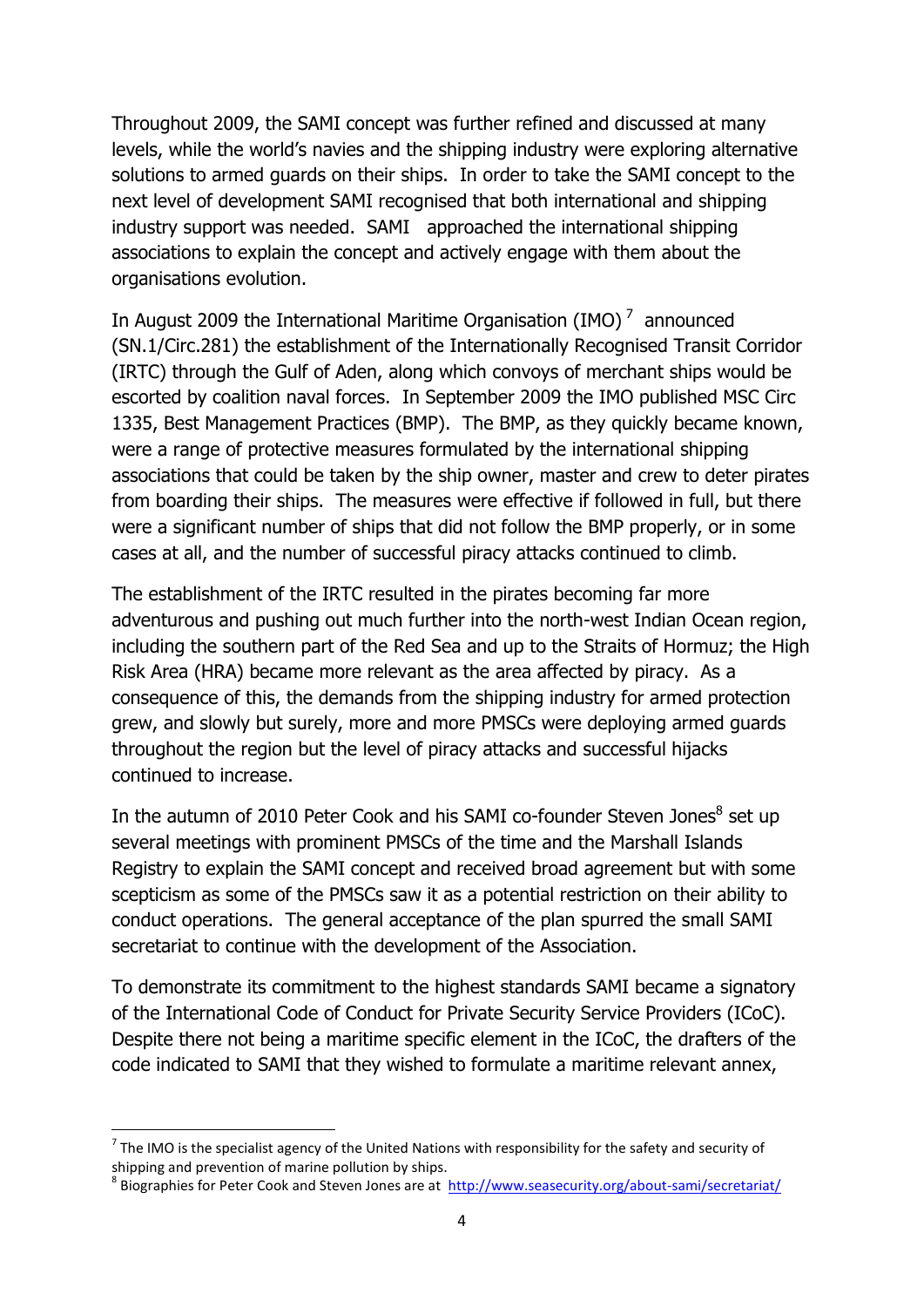which has not yet happened. SAMI therefore decided to make being a signatory of the code a pre-requisite to join SAMI.

## **Establishment of SAMI**

At the end of 2010 and beginning of 2011, piracy off the coast of East Africa was reaching an all-time high and the SAMI Secretariat started to receive calls and emails urging SAMI to launch. The Secretariat began to make the preparations and SAMI was formally launched in April 2011 and incorporated as a not for profit company in June 2011.

Concurrently in early February 2011, SAMI commenced negotiations with the Marshall Islands Registry to enter into a formal memorandum of understanding. SAMI agreed to set up the Association and the Marshall Islands Registry agreed that a representative of SAMI would act as their *pro bono* maritime security consultant for all relevant meetings at the IMO and with the United Nations Contact Group for Piracy off the Coast of Somalia (CGPCS). This position affords SAMI a unique understanding of the way in which IMO policy is formulated and allows unparalleled access at the strategic level to key parties within the organisation.

## **Engagement at the IMO**

In May 2011 SAMI attended the IMO as part of the Marshall Islands delegation for Maritime Safety Committee 89 (MSC 89). As part of MSC 89, a Maritime Security Working Group was formed to discuss the current level of piracy in the Indian Ocean and the use of armed guards by ships transiting the HRA was debated. There was considerable reticence by the IMO secretariat about the use of armed guards on board ships and the vast majority of delegates were against the idea, indeed one delegate from a flag State coined the phrase as a description for armed guards as "wild eyed, pony tailed, gun toting, mercenaries". However the working group did accept that in the current circumstances with the paucity of naval resources available there was no other realistic alternative.

The Round Table of the international shipping associations (BIMCO, International Chamber of Shipping (ICS), INTERTANKO and INTERCARGO) had submitted a "J Paper" that was designed to act as the basis for an IMO document to provide the guidance for shipowners in the selection of PMSCs and how they should be selected. SAMI took part in the drafting of MSC Circulars 1405 (Interim Guidance to Shipowners, Ship Operators and Masters on the use of Privately Contracted Armed Security Personnel on board ships in the High Risk Area) and MSC Circular 1406 (Interim Recommendations for flag States regarding the use of Privately Contracted Armed Security Personnel on Board Ships in the High Risk Area). It was also at MSC 89 that the vocabulary for the use of armed guards on ships was adopted; companies involved in the provision of armed guards were referred to as Private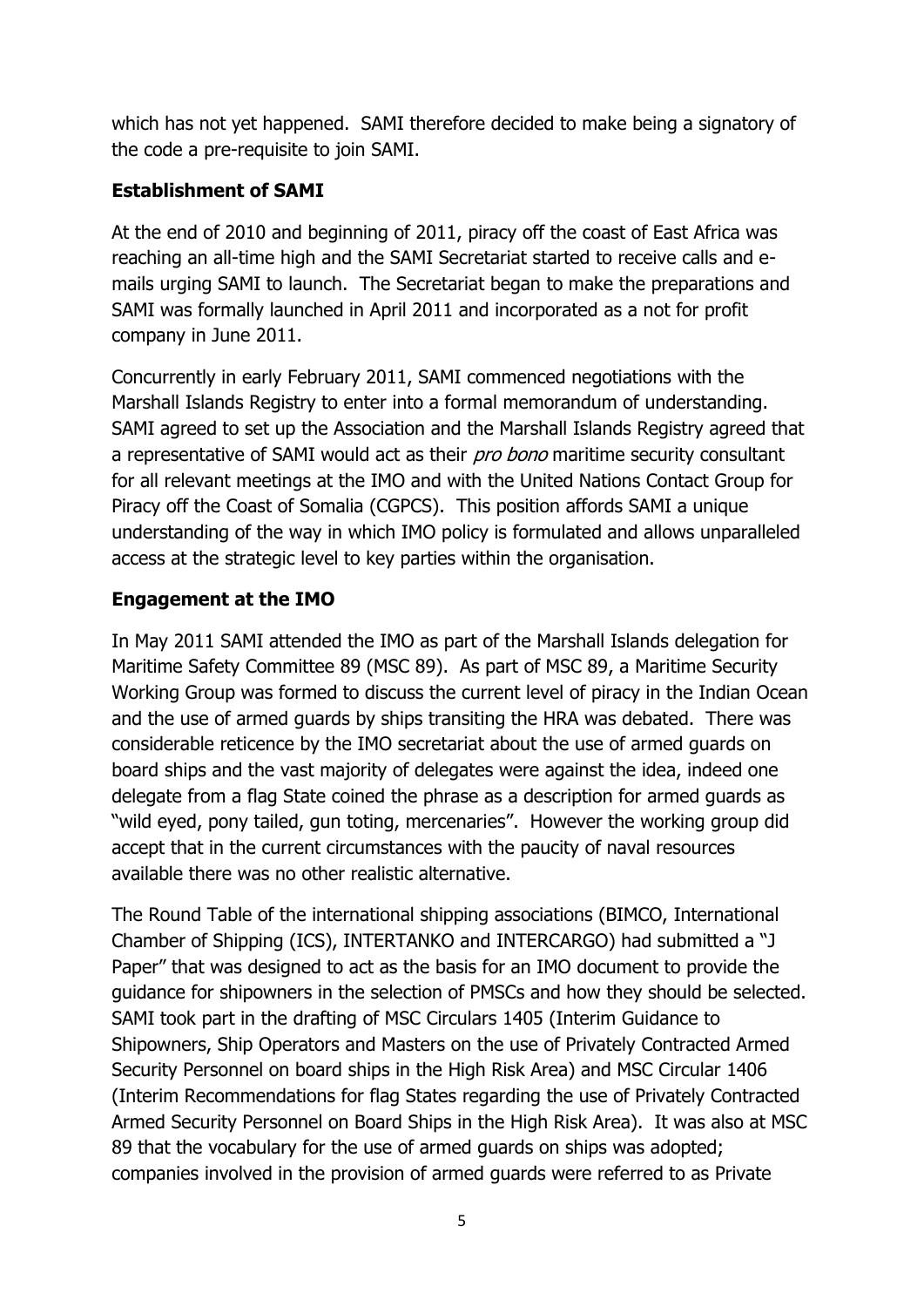Maritime Security Companies (PMSCs) $9$  and the teams of armed guards embarked on a ship for a transit were referred to as Privately Contracted Armed Security Personnel (PCASP).

The subject of armed guards on board ship was an emotive topic in the commercial shipping industry. The International Transport Workers Federation (ITF), an umbrella organisation for the various national seafarers unions with around 600,000 members, invited SAMI to attend their general meeting in Buenos Aires in June 2011 where the subject of whether to arm seafarers or use third party armed guards would be debated. SAMI's presentation to the meeting proposed that seafarers should not be armed to protect ships but that protection should be conducted by professional armed guards. The ITF concluded that the arming of seafarers was not the solution and that the use of professional guards was more appropriate.

## **Involvement with the CGPCS**

SAMI first attended the CGPCS as a member of the Marshall Islands delegation at the UN in November 2011, and provided the private maritime security industry perspective. The use of PCASP on board ships was an emotive and sensitive subject at the time and SAMI was a very new, unfamiliar and unproven organisation, consequently there was a guarded response from some delegations and an understandable reticence to invite the association into the contact group as an independent entity. As armed guards were more widely used and accepted across ships transiting the HRA, SAMI continued to grow in membership and provide balanced and authoritative commentary on PCASP operations in many national and international forums. The association was invited to send a representative to Korea for the WG 3 meeting in February 2013 but, as a not-for-profit organisation, the budget was not available for the trip. A Board decision was taken, however, that SAMI would be represented at the CGPCS Counter Piracy Week in Djibouti in November 2013 and the delegation was welcomed as a valuable contributor to the week and member of the CGPCS. Unusual and unfamiliar situations, such as the piracy off the coast of Somalia, often require innovative and creative solutions and willingness by all to explore new concepts.

### **Formulation of the SAMI Standard for armed guards on ships**

After MSC 89, the SAMI Secretariat established a Standards Accreditation Working Group (SAWG) to formulate what would become the SAMI Standard. The two IMO documents, MSC Circulars 1405 and 1406 were used as the basis for this work and the relevant elements were extrapolated and the Standard developed.

**<sup>.</sup>** <sup>9</sup> The UN term PMSC stands for Private Military Security Companies.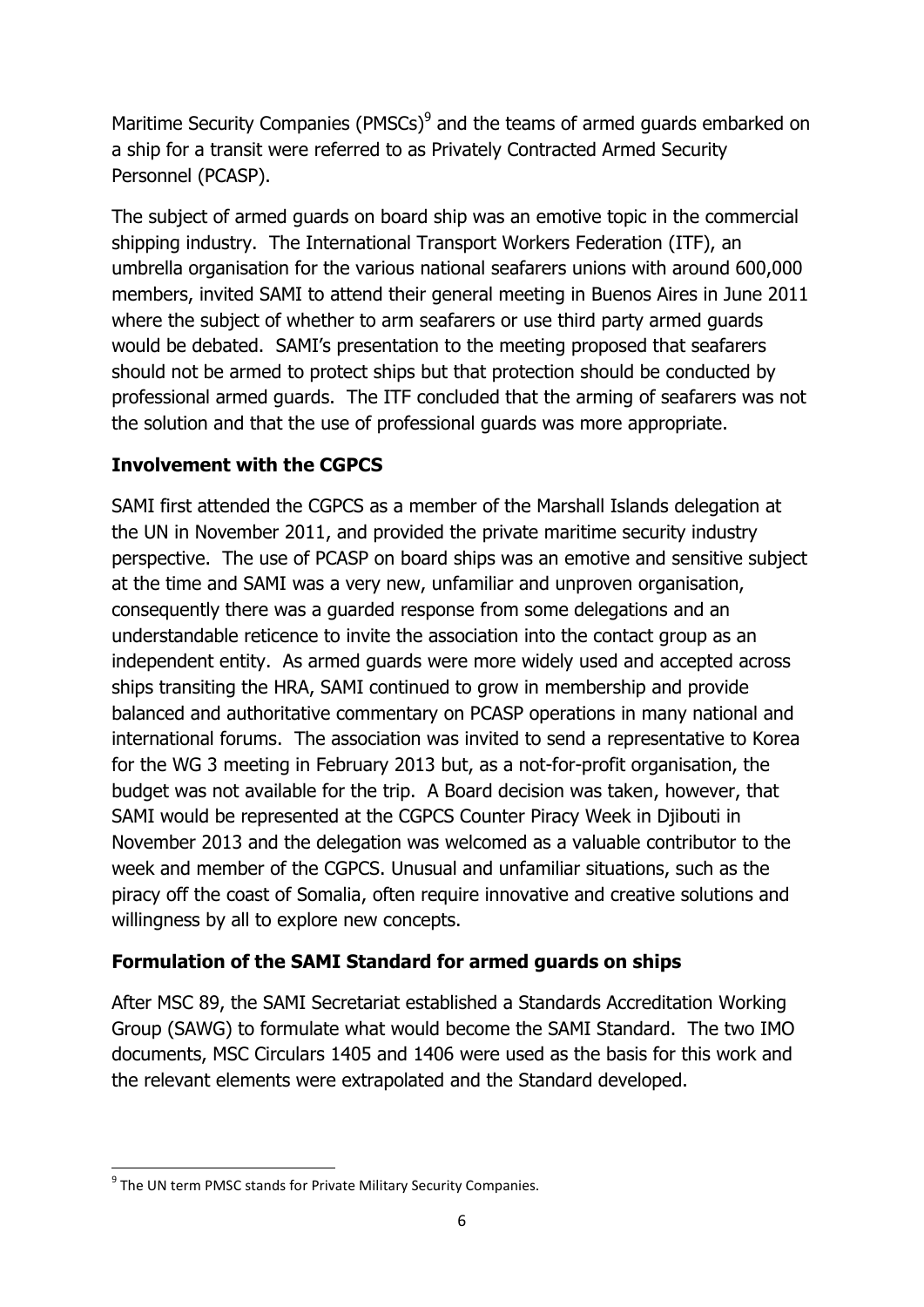In accordance with the wishes of the SAWG, the SAMI Secretariat also selected a third party certification body that would be independent of SAMI and would conduct the audit process for the SAMI Standard. The auditor selected was the National Security Inspectorate (NSI), a UK based organisation that had a history of dealing with a range of new and different audit challenges. The NSI team were involved in the development of the SAMI Standard from an early stage and worked very closely with the SAWG and the SAMI Secretariat.

The SAWG met on a monthly basis in London and, as the membership of SAMI grew, these meetings became progressively busier. The meetings were lively and topics such as the relationship between commercial confidentialities and transparency were robustly debated. The SAMI Standard evolved and the mechanism for an effective audit emerged. The audit concept was as follows:

- Stage  $1 a$  due diligence process in relation to the critical documents required to be a PMSC such as proof of incorporation, adequate insurance and national licences for the purchase and movement of weapons, ammunition and security-related equipment from one country to another
- Stage  $2$  Audit of the PMSC head office/operations centre by an independent audit team.
- Stage 3 Audit of PCASP at one of the nodal ports around the rim of the HRA, which just about to embark a ship for a transit or disembarking having completed a transit.

By the end of 2011, the SAMI Standard was reaching maturity and the plans were being put in place for a pilot of Stage 1 to be initiated. The first four UK based PMSCs commenced the pilot in December of that year, completing it in January 2012 achieving SAMI Stage 1 Certification.

### **Emergence of the ISO Standard for armed guards on ships**

It was becoming evident at this stage, however, that many flag States at the IMO were not prepared to accept a self-regulation process and there were calls for the IMO to take the lead and establish a standard. The IMO had a history of asking the International Organisation for Standards (ISO) to formulate "ISO Standards" that could be audited by accredited third party certification bodies. BIMCO took the lead on working with the ISO to formulate the foundations of an ISO standard for the use of armed guards on board ships.

It was clear that the IMO were likely to favour this proposal over any form of selfregulation and so the SAMI Secretariat decided in March 2012 to work with the Marshall Islands registry to submit the SAMI Standard to the IMO, via their delegation at MSC 90, as a working standard that could constructively contribute to work completed by the committee. At MSC 90, as part of the Marshall Islands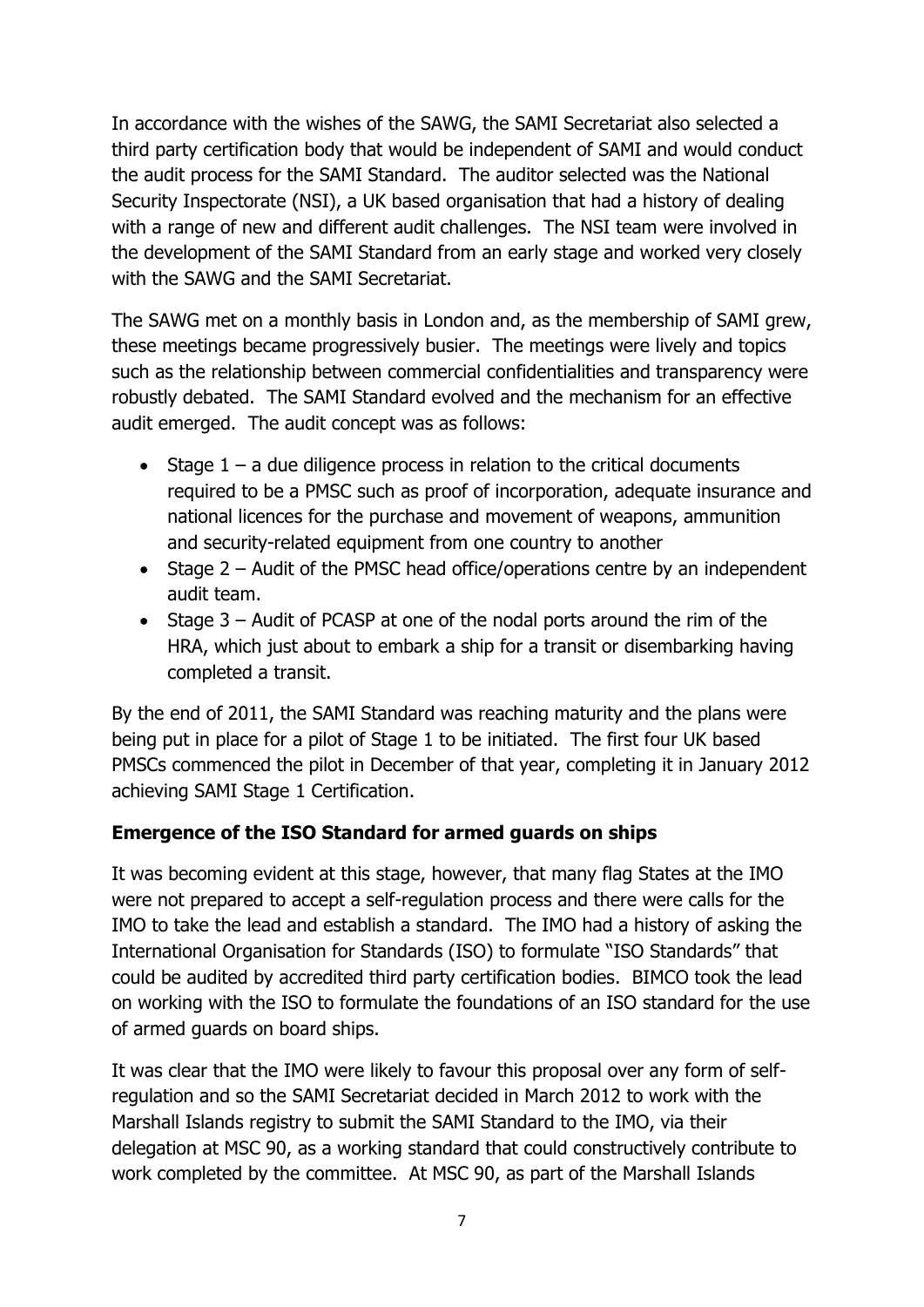delegation, SAMI was involved in the drafting of MSC Circular 1443 – Interim Guidance to Private Maritime Security Companies Providing Privately Contracted Armed Security Personnel on board Ships in the High Risk Area. Having completed the new document it was submitted along with other documents including the SAMI Standard to ISO for a Standard to be formulated and drafted in preparation for MSC 91 in November 2012.

The most appropriate ISO category for the new standard to be part of was deemed to be ISO 28000:2007, which is the specification for security management for the supply chain. There are several sub-categories within ISO 28000 and it was decided that the new Standard would be entitled ISO/PAS 28007 Ship and marine technology – Guidelines for Private Maritime Security Companies (PMSC) providing privately contracted armed security personnel (PCASP) on board ships.

It was also decided that because of the urgent need for a standard, rather than go through the normal process of a 3 year technical committee consultation and work process, this new Standard should be a Publically Available Specification or PAS. The benefits of a PAS are that it is easier to amend or adapt as the dynamics of a situation evolve and different piracy models are confronted around the globe. A PAS has a 3-year open consultation period after which it can be; 1) adopted as an ISO Standard, 2) extended as a PAS for a further 3 years or 3) discontinued as a Standard.

The project leader for ISO/PAS 28007 formed a core drafting team from ICS, BIMCO, SAMI and a UK Government backed trade body for British security companies on land and at sea called the Security in Complex Environments Group (SCEG). The core drafting team conducted much correspondence work and met on a number of occasions throughout the summer of 2012 to draft the new Standard. The Standard was completed and submitted to the ISO General Meeting in Geneva in September 2012; with some very minor amendments it was accepted and recommended to the IMO for information at MSC 91.

# **Implementation of ISO/PAS 28007**

The IMO welcomed ISO/PAS 28007:2012 at the end of November 2012 and it was then open for national accreditation organisations that were signatories of the International Accreditation Forum  $(IAF)^{10}$  to select audit bodies to accredit as Certification Bodies (CB) for ISO 28000:2007 within the scope of ISO/PAS 28007:2012. The only national accreditation body to commit to taking the work forward was the United Kingdom Accreditation Service (UKAS); they commenced the process by asking for letters of intent to be provided by prospective CBs. Initially eleven prospective CBs declared an interest but this soon reduced to just three;

**<sup>.</sup>** <sup>10</sup> [http://www.iaf.nu//articles/IAF\\_MEMBERS\\_SIGNATORIES/4](http://www.iaf.nu/articles/IAF_MEMBERS_SIGNATORIES/4)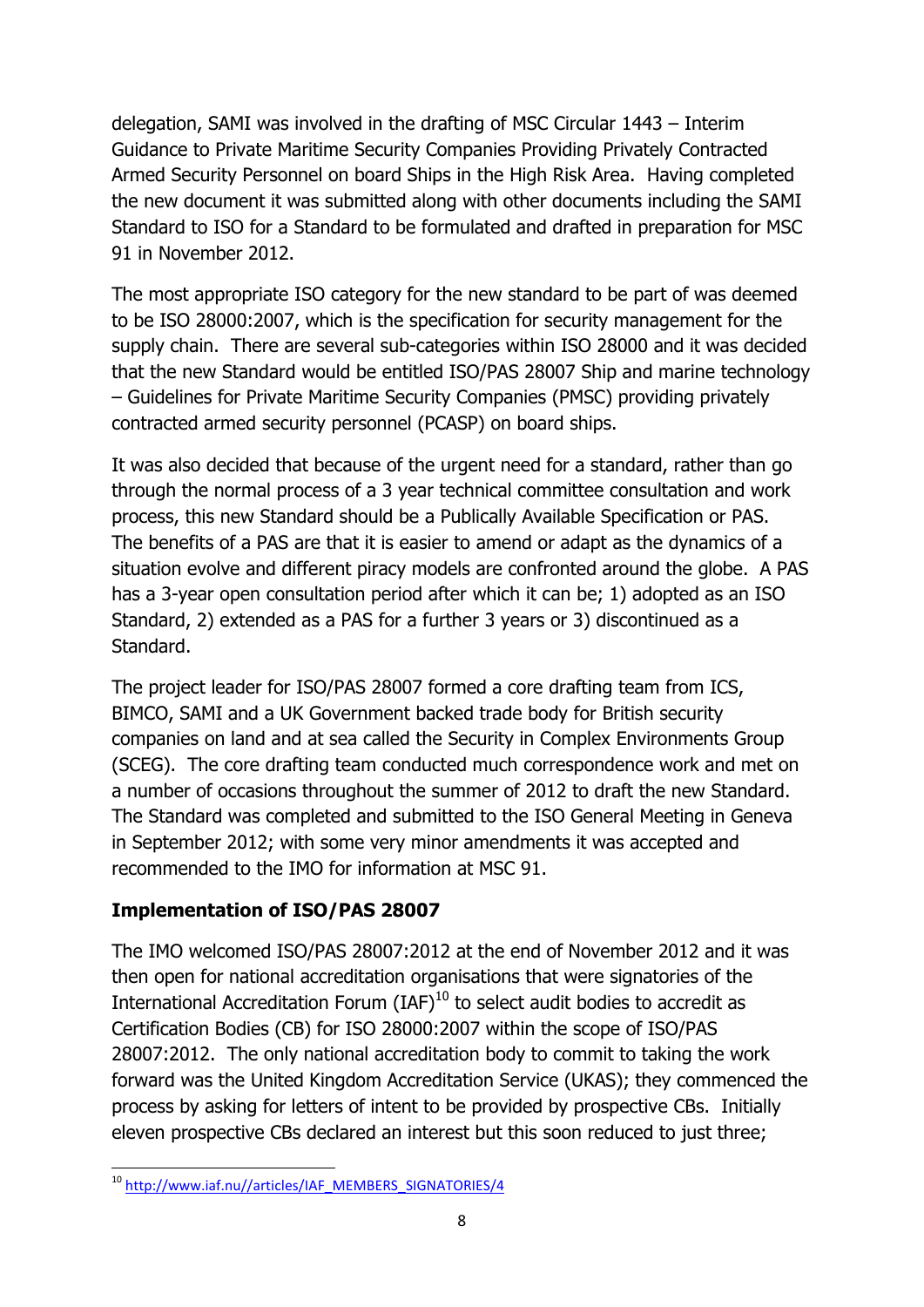Lloyd's Register Quality Assurance (LRQA), MSS Global Ltd and RTI Forensics. The pilot process commenced in the summer of 2013 and ran through until the spring of 2014 with the Accredited CBs being announced thereafter. SAMI monitored the progress of the pilot carefully and maintained good links with UKAS and all of the CBs. SAMI ran a Security Standards Seminar at their conference facility in central London on board HOS Wellington on  $29<sup>th</sup>$  January 2014, in which the three prospective CBs talked about the various lessons learned from undergoing the pilot. Whilst there are subtle differences between the ways in which each of the CBs conduct the audit process, the principle and Standard is exactly the same.

#### **International recognition of SAMI**

Concurrently with all this international activity, SAMI was becoming more widely accepted as the credible face and voice of the international private maritime security industry at all levels and was being asked to provide speakers at many events and conferences including International Union of Marine Insurers (IUMI), International Institute of Strategic Studies (IISS), Chatham House, the UK Houses of Parliament and commercial maritime security conferences globally. SAMI was also invited to represent the private maritime security industry at the UN's Contact Group for Piracy off the Coast of Somalia (CGPCS) by the chairperson, speak at the European Commission's Seminar on Piracy and give a presentation at the International Peace Institute. As a result of the close relationship SAMI had with the maritime industry, it was also invited to contribute to debates on maritime security matters with the International Chamber for Shipping, the Danish Shipowners Association, the Parcel Tankers Association, the Cruise Liner International Association (CLIA), the P&I Clubs Marine Risks Forum and a number of other commercial conferences and exhibitions across the world.

In 2012 Lloyd's List awarded SAMI Newsmaker of the Year. SAMI's Chief Executive Officer, Peter Cook, has appeared as one the Lloyd's List Top 100 most influential people in the shipping industry in 2012 and 2013. Steven Jones has also written a suite of books for the Nautical Institute on maritime security topics.

Since the early days of developing a standard, it was clear to SAMI that there would need to be a bespoke type of insurance, based in the marine market, for PMSCs. To this end SAMI formed a working partnership with Marsh (one of the largest marine insurance brokers in the world) to develop a specific insurance package for the private maritime security industry. The SAMI Facility was designed by the Marsh team and a number of underwriter syndicates at the Lloyd's Market in London. The SAMI Facility won two awards in 2013 for this innovative product.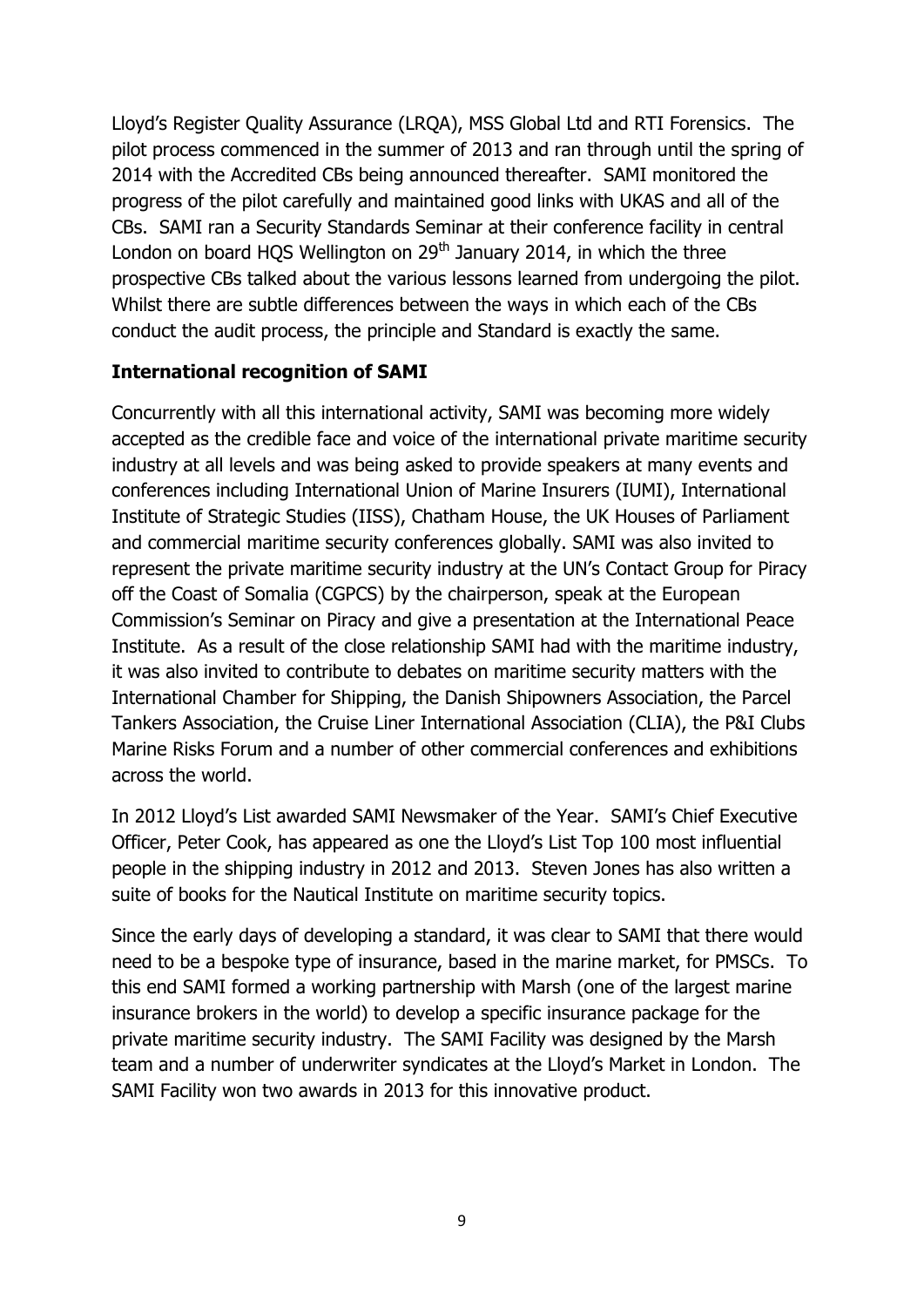#### **Drafting of Rules for the Use of Force**

When SAMI was in its conceptual stage, it was thought that the way to provide the foundations for professional counter piracy operations was the formulation of three fundamental documents; a standardised contract between the ship owner/charterer and the PMSC (GUARDCON was produced by BIMCO in January 2012), a Standard for the industry to work to (ISO/PAS 28007:2012) and a set of Rules for the Use of Force for the PCASP to use on board the ships should pirates attack their vessels. The principle reason for the formulation of a set of RUF was to provide a model set of rules that would allow all parties to understand what was reasonable and necessary, whilst taking into consideration a significant number of flag States' interpretations of the inherent right of self-defence. SAMI initiated this work in the summer of 2011, linking up with David Hammond, a Barrister who had experience in writing Rules of Engagement for armed conflict during his time as a serving Royal Marine Officer and Naval Barrister. It quickly became clear that additional stakeholder support would be crucial to success, and SAMI organised meetings with ICS and the Marshall Islands Registry to ask for their support; both parties agreed. Hammond drafted the RUF over more than two years with multi-stakeholder involvement at each stage of the process. In Oct 2012, a large roundtable discussion was held in London with international representation from the SAMI membership where various aspects of the RUF were debated by interested parties from across the maritime industry and PMSCs. This meeting spurred further work, collaboration and cooperation and brought in additional influential organisations such as BIMCO, who also represented the interests of INTERTANKO and INTERCARGO to give the RUF their support. In March 2013 the RUF were submitted to ISO and the draft was approved for registration as part of the committee stage before enquiry and approval stages. The RUF were also submitted to MSC 92 at the IMO by ICS, BIMCO and Marshall Islands in June 2013.

The First edition of the model set of RUF were available in May 2013 and in January 2014 there was the first public report of the RUF being effectively used to deter a piracy attack in the  $HRA^{11}$ . The acceptance and adoption of the 100 Series Rules for the Use of Force continues to gain momentum across the maritime industry<sup>12</sup> and David Hammond, who is now the Head of the Maritime Practice at 9 Bedford Row International, London has begun working on Human Rights at Sea as the next and complementary document.

**.** 

 $^{11}$  Report can be seen at: https://100seriesrules.com/uploads/P2P\_RUF\_Live\_Case\_Study.pdf

 $12$  52 International Supporting Entities across the maritime industry, Included in BIMCOs Master's guidance notes and is a requirement as stated by Republic of the Marshall Islands Marine Notice 2-011-31.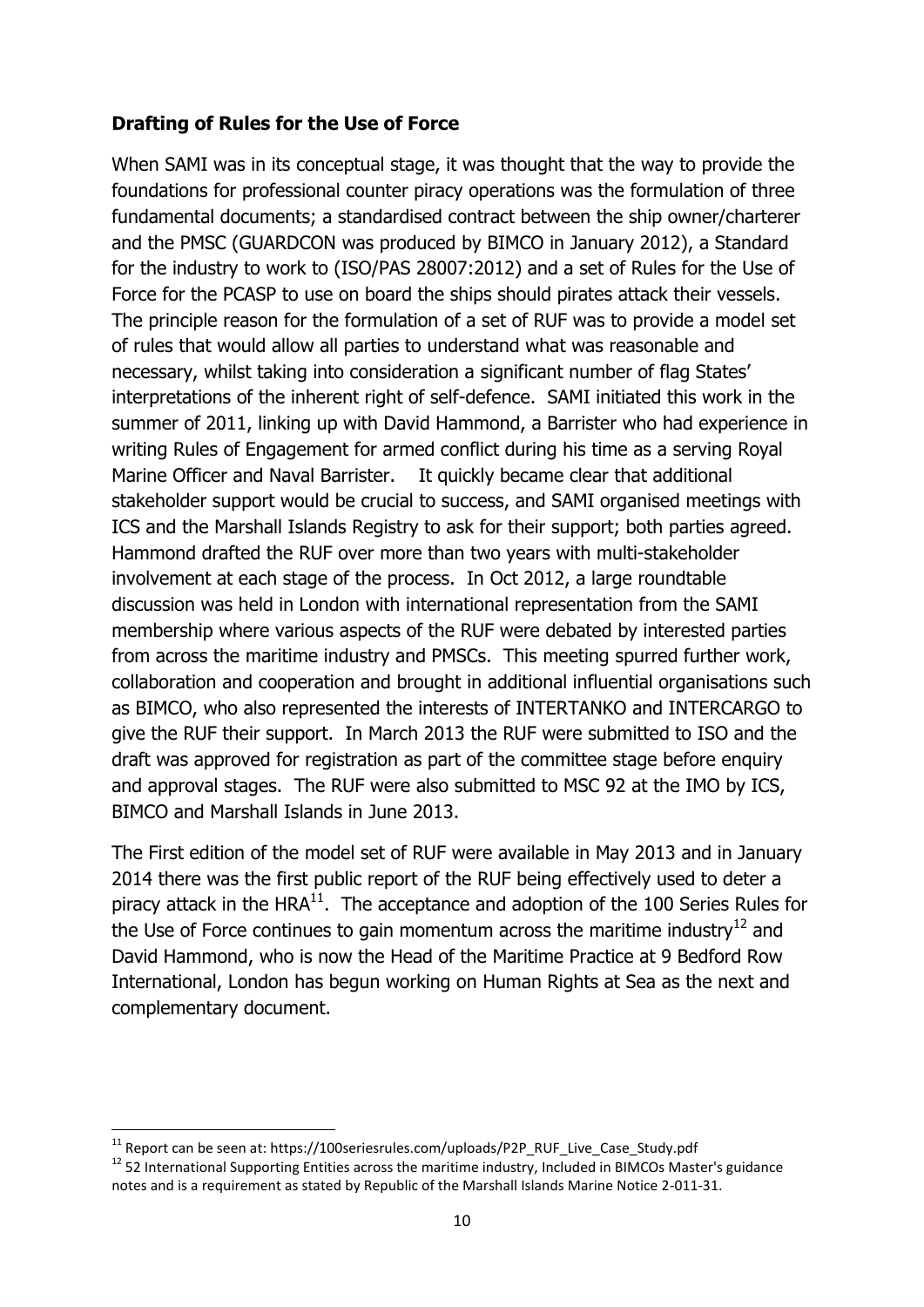# **Development of Counter Piracy Equipment, Technology and Hardware (ET&H)**

SAMI also recognised that there will be a growing dependency on technological solutions to providing security in the maritime domain across the industry. In 2012 they established an Equipment, Technology and Hardware (ET&H) division to explore the opportunities utilising current equipment, hardware and emerging technologies. SAMI is part of two EU funded projects (PROMERC as a Project Partner and IPATCH as a Stakeholder) to investigate and define non-lethal and nonmilitary protection measures for ships. These projects both require SAMI to work with a large number of organisations from military research centres, academic institutions, technology manufacturers and shipping companies. These projects will both take a number of years to complete and will provide greater credibility for SAMI as an authority in this important and developing area.

## **Development of an academic basis for the new profession**

After a chance meeting at a conference in London discussing piracy, Professor Chris Bellamy the Director of the Greenwich Maritime Institute (GMI) of the University of Greenwich invited SAMI to lecture at GMI on the growth of the maritime security industry. It became clear to both organisations that there was a gap in the academic portfolio for a specific research qualification in maritime security and the organisations worked together to formulate the MSc in Maritime Security. GMI now leads the world in providing the only Residential MSc in Maritime Security.

A regular stream of students from GMI and other academic institutions globally contact SAMI for support and assistance with their research into matters related to piracy and maritime security. SAMI takes time to give lectures, conduct one to one interviews with students, give advice, providing access to documents and focused events so that they assist and support academic studies into maritime security globally.

As the demand for information and support continues to grow from students worldwide, SAMI is establishing an Academic Partnership Programme with GMI to provide a focal point for students studying maritime security around the globe.

# **Communication**

From the outset, SAMI has endeavoured to provide the vast majority of its information electronically, making it easier for the global membership to access it around the clock via its website<sup>13</sup>. The structure of the website is under regular review and the website itself is constantly monitored. The website received over 7,500 unique hits in February 2014 and the visitors stayed on the website for longer

**<sup>.</sup>** <sup>13</sup> http://www.seasecurity.org/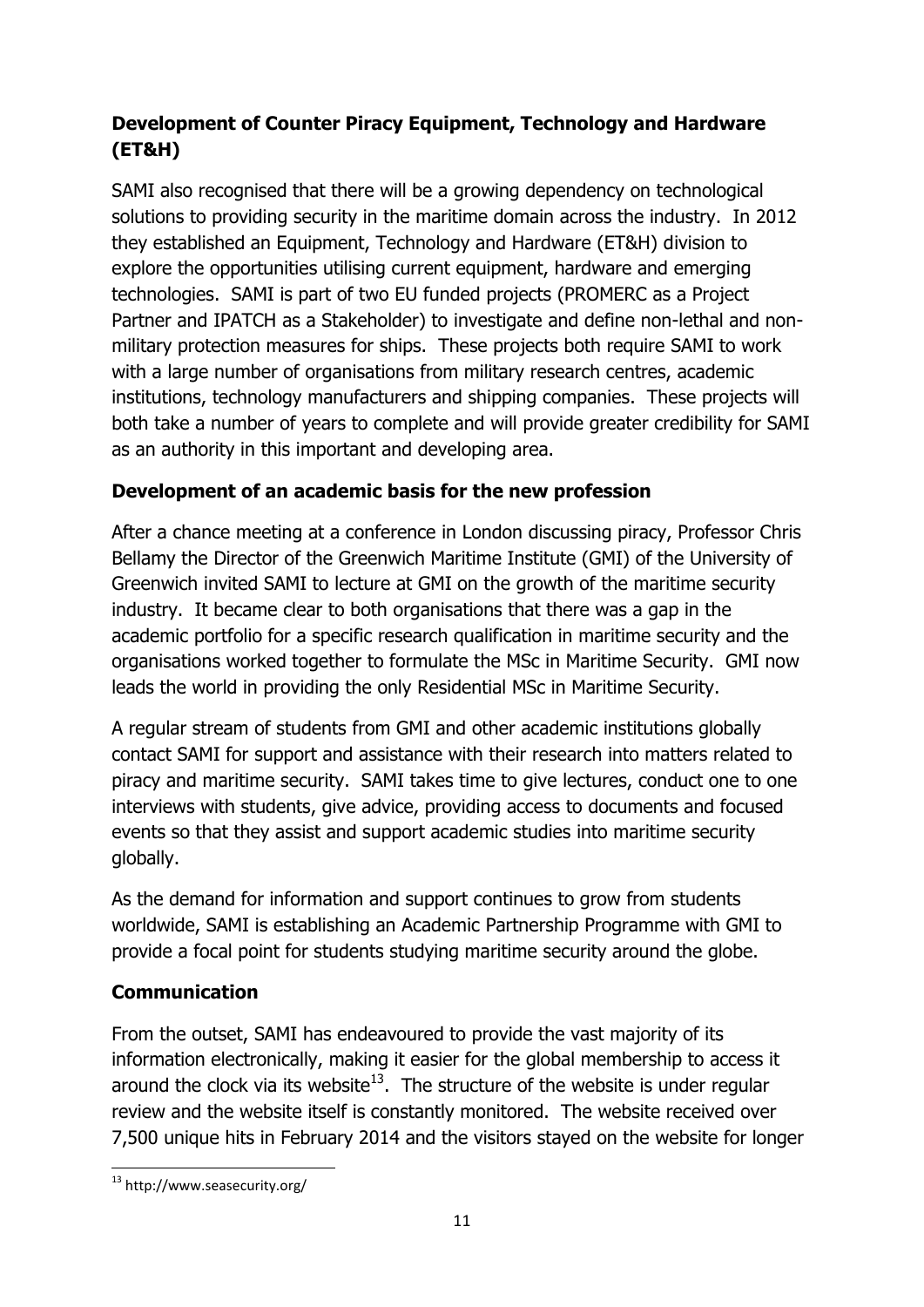than 4 minutes on average. The most popular page is the SAMI Directory which lists all of the PMSCs that are members of SAMI.

From before its formal inception SAMI has provided many briefs $^{14}$  for the membership on a range of topics that affect them, providing guidance and advice in a fast changing operational environment.

In the spring of 2013, it became clear to the SAMI Secretariat that it would be very useful to produce a SAMI periodical focusing on private maritime security. In May 2013 the first copy of the BRIDGE was published in hard copy and digitally. The hard copy issues are printed for specific events that SAMI is involved in (such as Sea Asia in Singapore, May 2013) and the BRIDGE is also distributed to around 4,000 maritime security professionals and 35,000 maritime professionals in digital format $^{15}$ . The magazine has grown in size and popularity each time it is published, with increasing contributions from members and the maritime industry alike. The current plan is that four magazines will be produced each year.

Since inception, SAMI has run focused events on board the HQS Wellington, a former Royal Navy Sloop used as a convoy escort in the North Atlantic during the Second World War, that now serves as the London headquarters for SAMI. The ship is also the home to the Honourable Company of Master Mariners and in their livery hall SAMI holds short conferences and events focused on specific issues that concern the maritime industry and the private maritime security industry. In November 2011 SAMI held an event concentrating on Citadels with further events following on the 100 Series Rules for the Use of Force and the Lessons Learned from the introduction of ISO/PAS 28007. In the future SAMI plans to hold quarterly events covering a myriad of topics that are relevant to maritime industry.

### **Governance**

The governance structure for SAMI is a secretariat comprising a CEO and two full time directors that are responsible for maritime & communication matters and operations. There is also a non-executive director with considerable maritime experience. The members are represented by the Industry Steering Group (ISG). The ISG comprises 11 members, all voted for by the SAMI membership, and reflects the international regional membership. The Board and the ISG work together within the Articles and Constitution of the Association to provide the membership with the support and benefits they believe will be most beneficial to them.

SAMI is an international organisation with around 160 members from over 40 countries. It is independent of any government and a NGO that is a not for profit organisation. It is impartial and does not favour one member over another, allowing

**<sup>.</sup>** <sup>14</sup> A full range of briefs can be found at http://www.seasecurity.org/resource\_categories/sami-briefings/

<sup>15</sup> http://www.seasecurity.org/thebridge/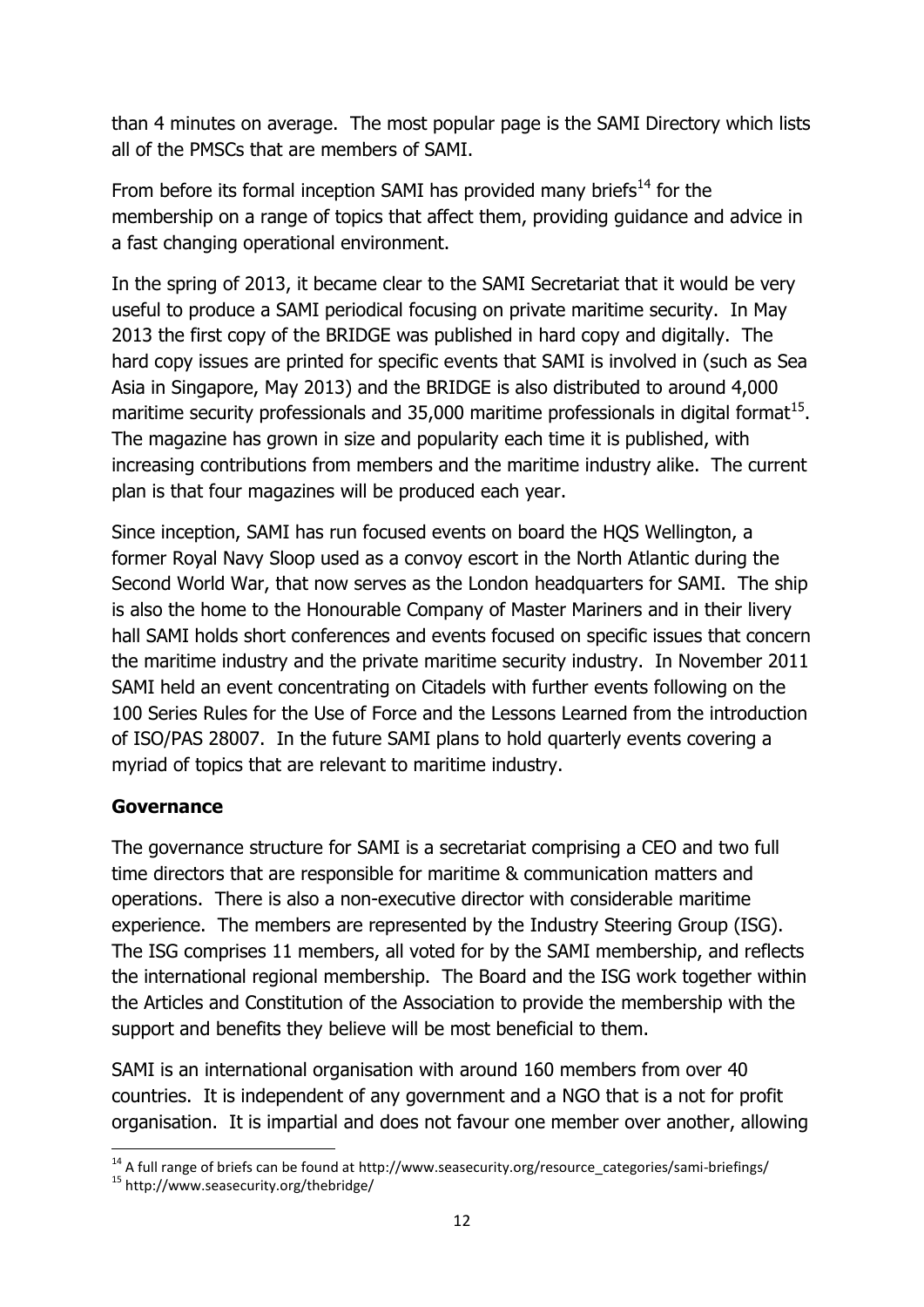the client to make the commercial decision on which company should be used. SAMI is also very well integrated with the maritime industry, ensuring that it provides a bridging relationship between the international private maritime security industries and the maritime industry to engender a better understanding by all parties.

### **The Future for SAMI**

SAMI was not designed to be just about piracy off the coast of East Africa; it was always envisaged that it would provide support to the maritime industry across the spectrum of maritime crime and to all the different areas of the maritime industry. Admittedly, the situation in the North West Indian Ocean had acted as an excellent catalyst for the Association to build quickly, but there was more to maritime security than just piracy in one relatively small area of the world. The International Ship & Port Security (ISPS) code defined the breadth of the maritime industry from commercial shipping, which includes cargo carriers of dry and wet products, passenger carrying ships, super yachts, offshore oil and gas platforms along with their supporting vessels and port facilities. The range of crimes is also extensive; piracy, smuggling, stowaways, people trafficking, cybercrime, fraud and terrorism. The list and complexity is daunting, but little had been done to cover these aspects comprehensively.

### **Conclusion**

**.** 

The explosion of piracy in the North West Indian Ocean combined with the paucity of naval forces<sup>16</sup> was the catalyst of the culture change for shipping to accept armed guards on board ships. As we go forward the demand is growing and not receding, especially in new sea areas like the Gulf of Guinea. The dynamics of maritime security are unique and whilst the principles of security don't change the context is crucial to the differences from a legal and practical perspective. SAMI understands the commercial maritime space which is fiercely competitive, litigious and has spearheaded the initiative to develop the acceptance of this emerging profession and determine a place for it within the maritime industry today and in the future. By engendering business norms SAMI uniquely facilitates the utilisation of professional and effective security measures at sea and promotes business by providing a commercially competitive market which benefits the maritime industry. The seas and oceans of the world are pivotal to the growth of world trade and stability of the

<sup>&</sup>lt;sup>16</sup> As an example of continuing reduction of naval platforms at sea Warships International Fleet Review edition for March 2014 article on the US Navies Optimised Fleet Response Plan predicts a 50% reduction in Carrier Strike Groups at sea from 4 in 2014 down to 2 in 2015.